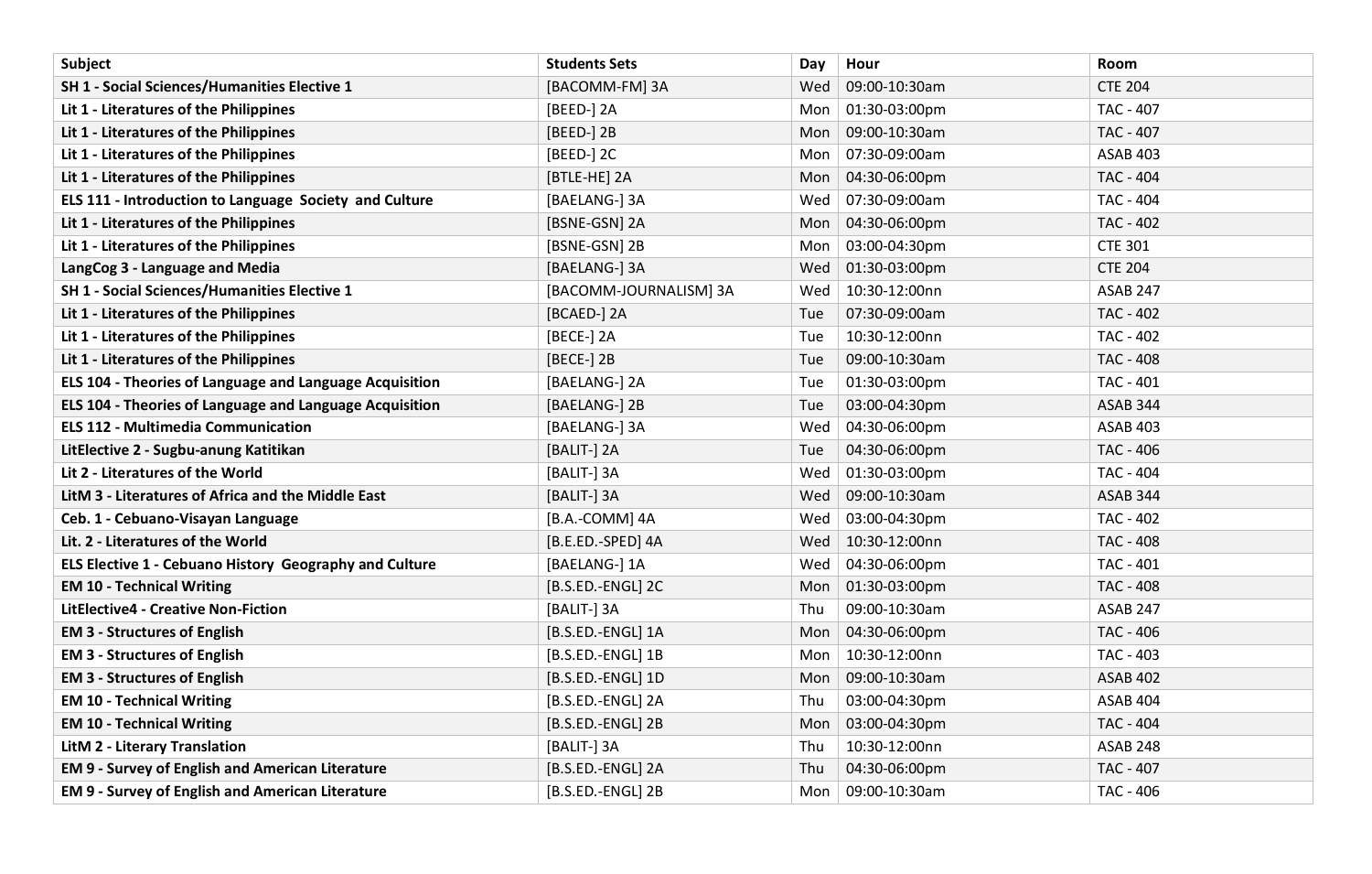| <b>EM 9 - Survey of English and American Literature</b>        | [B.S.ED.-ENGL] 2C | Mon        | 03:00-04:30pm | TAC - 402        |
|----------------------------------------------------------------|-------------------|------------|---------------|------------------|
| ELS 105 - Foundation of English Language Teaching and Learning | [BAELANG-] 2A     | Mon        | 10:30-12:00nn | TAC - 407        |
| ELS 105 - Foundation of English Language Teaching and Learning | [BAELANG-] 2B     | Mon        | 04:30-06:00pm | <b>ASAB 405</b>  |
| <b>ELS 114 - Semantics</b>                                     | [BAELANG-] 3A     | Wed        | 09:00-10:30am | <b>ASAB 404</b>  |
| LitCore 1 - Introduction to Literature & Literacy Studies      | [BALIT-] 2A       | Mon        | 03:00-04:30pm | <b>ASAB 406</b>  |
| LitCore 2 - Introduction to Literary Theory                    | [BALIT-] 2A       | Mon        | 04:30-06:00pm | <b>ASAB 403</b>  |
| <b>LitElective 3 - Theater Arts</b>                            | [BALIT-] 2A       | Tue        | 01:30-03:00pm | <b>ASAB 404</b>  |
| CAEd 8 - Drama I                                               | [BCAED-] 2A       | Tue        | 04:30-06:00pm | <b>ASAB 346</b>  |
| <b>EM 18 - Literary Criticism</b>                              | [B.S.ED.-ENGL] 3A | Wed        | 03:00-04:30pm | <b>ASAB 248</b>  |
| <b>EM 18 - Literary Criticism</b>                              | [B.S.ED.-ENGL] 3B | Wed        | 10:30-12:00nn | <b>ASAB 343</b>  |
| <b>EM 18 - Literary Criticism</b>                              | [B.S.ED.-ENGL] 3C | Wed        | 04:30-06:00pm | <b>ASAB 345</b>  |
| LitCore 3 - Introduction to Cultural Theory                    | [BALIT-] 2A       | Tue        | 10:30-12:00nn | <b>ASAB 344</b>  |
| TW1 - The Literary Research                                    | [BALIT-] 3A       | Wed        | 07:30-09:00am | <b>CTE 206</b>   |
| For Lang 1 - Spanish 1                                         | [BALIT-] 1A       | Tue        | 01:30-03:00pm | <b>ASAB 406</b>  |
| Span. 1 - Español Basico                                       | [BTM-] 4A         | Thu        | 07:30-09:00am | ASAB 344         |
| Span 1 - Español Basico                                        | [BSF-] 3A         | Thu        | 01:30-03:00pm | TAC - 407        |
| TPC4 - Forlang1                                                | [BSTM-STM] 2A     | Tue        | 07:30-09:00am | <b>CTE 207</b>   |
| Ed Cog 4 - Curriculum Development                              | [BAELANG-] 3A     | Wed        | 10:30-12:00nn | <b>TAC - 506</b> |
| Ed Cog 4 - Curriculum Development                              | [BALIT-] 3A       | Thu        | 07:30-09:00am | TAC - 501        |
| ELS 106 - English Syntax                                       | [BAELANG-] 2A     | Mon        | 03:00-04:30pm | TAC - 408        |
| ELS 106 - English Syntax                                       | [BAELANG-] 2B     | Mon        | 10:30-12:00nn | <b>ASAB 343</b>  |
| ELS 101 - Introduction to the English Language System          | [BAELANG-] 1A     | Wed        | 09:00-10:30am | <b>CTE 302</b>   |
| <b>GE 1 - Purposive Communication</b>                          | [BAELANG-] 1A     | Wed        | 10:30-12:00nn | <b>ASAB 346</b>  |
| <b>GE 1 - Purposive Communication</b>                          | [BALIT-] 1A       | Mon        | 07:30-09:00am | <b>ASAB 247</b>  |
| Lang Cog 1 - Morpho-Syntactic Structures of English            | [BALIT-] 2A       | <b>Mon</b> | 09:00-10:30am | <b>ASAB 403</b>  |
| Lit 1 - Literatures of the Philippines                         | [BAELANG-] 2B     | Tue        | 04:30-06:00pm | ASAB 344         |
| Lit 1 - Literatures of the Philippines                         | [B.S.ED.-ENGL] 2B | Tue        | 03:00-04:30pm | TAC - 401        |
| Lit 1 - Literatures of the Philippines                         | [B.S.ED.-ENGL] 2C | Tue        | 09:00-10:30am | TAC - 403        |
| <b>EM 16 - Language Learning Materials Development</b>         | [B.S.ED.-ENGL] 3A | Wed        | 09:00-10:30am | TAC - 402        |
| <b>EM 16 - Language Learning Materials Development</b>         | [B.S.ED.-ENGL] 3B | Wed        | 04:30-06:00pm | ASAB 247         |
| <b>EM 16 - Language Learning Materials Development</b>         | [B.S.ED.-ENGL] 3C | Wed        | 03:00-04:30pm | <b>ASAB 345</b>  |
| <b>Ed Cog 2 - Facilitating Learning</b>                        | [BAELANG-] 2A     | Tue        | 04:30-06:00pm | <b>ASAB 406</b>  |
| <b>Ed Cog 2 - Facilitating Learning</b>                        | [BAELANG-] 2B     | Tue        | 07:30-09:00am | <b>ASAB 402</b>  |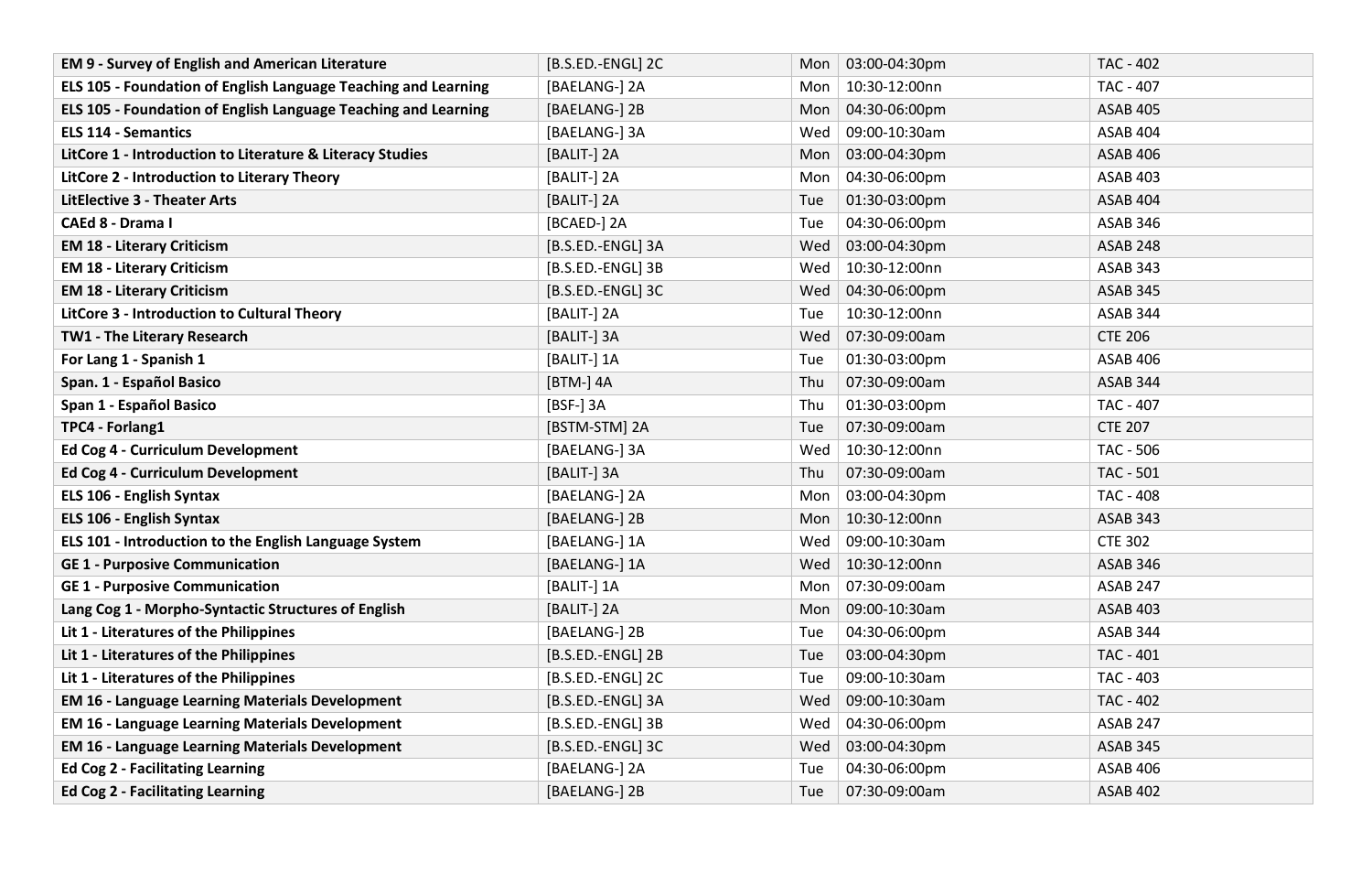| ELS 113 - The Teaching of English: Approaches & Methods             | [BAELANG-] 3A     | 03:00-04:30pm<br>Wed             | <b>CTE 205</b>   |
|---------------------------------------------------------------------|-------------------|----------------------------------|------------------|
| <b>Ed Cog 2 - Facilitating Learning</b>                             | [BALIT-] 2A       | 03:00-04:30pm<br>Tue             | <b>ASAB 406</b>  |
| Ed. Elec. 1 - Teaching Profession in Senior High School             | [BSF-] 3A         | 01:30-03:00pm<br>Wed             | <b>ASAB 403</b>  |
| SH 1 - Social Sciences/Humanities Elective 1                        | [BACOMM-BJ] 3A    | 07:30-09:00am<br>Thu             | <b>TAC - 402</b> |
| Lit 1 - Literatures of the Philippines                              | [BPE-] 2A         | 10:30-12:00nn<br>Tue             | ASAB 346         |
| Lit 1 - Literatures of the Philippines                              | [BPE-] 2B         | 09:00-10:30am<br>Tue             | <b>ASAB 404</b>  |
| Lit 1 - Literatures of the Philippines                              | [B.S.ED.-ENGL] 2A | 01:30-03:00pm<br>Thu             | <b>ASAB 404</b>  |
| Lit 1 - Literatures of the Philippines                              | [BTLE-HE] 2B      | 01:30-03:00pm<br>Tue             | <b>ASAB 345</b>  |
| Lit 1 - Literatures of the Philippines                              | [BSED-SCIENCE] 2B | 07:30-09:00am<br>Tue             | <b>ASAB 403</b>  |
| Lit 1 - Literatures of the Philippines                              | [BSED-SOCSTUD] 2A | 03:00-04:30pm<br>Tue             | TAC - 406        |
| LitM 4 - Literatures of Asia                                        | [BALIT-] 3A       | 01:30-03:00pm<br>Thu             | TAC - 401        |
| <b>EM 8 - Survey of Afro-Asian Literature</b>                       | [B.S.ED.-ENGL] 2A | 10:30-12:00nn<br>Thu             | <b>ASAB 344</b>  |
| <b>EM 8 - Survey of Afro-Asian Literature</b>                       | [B.S.ED.-ENGL] 2B | 10:30-12:00nn<br>Tue             | <b>ASAB 403</b>  |
| <b>EM 8 - Survey of Afro-Asian Literature</b>                       | [B.S.ED.-ENGL] 2C | 04:30-06:00pm<br>Tue             | <b>TAC - 408</b> |
| EM 7 - Contemporary & Popular & Emergent Literature                 | [B.S.ED.-ENGL] 2A | 09:00-10:30am<br>Thu             | <b>ASAB 347</b>  |
| EM 7 - Contemporary & Popular & Emergent Literature                 | [B.S.ED.-ENGL] 2B | 07:30-09:00am<br>Tue             | <b>ASAB 404</b>  |
| EM 7 - Contemporary & Popular & Emergent Literature                 | [B.S.ED.-ENGL] 2C | 01:30-03:00pm<br>Tue             | TAC - 407        |
| Forlang 1 - Language Elective 2 (French Japanese Korean or Russian) | [BTM-] 4A         | 04:30-06:00pm<br>Thu             | <b>ASAB 403</b>  |
| TPC4 - Forlang1                                                     | [BSTM-THSM] 2A    | 01:30-03:00pm<br>Tue             | <b>TAC - 408</b> |
| TPC4 - Forlang1                                                     | [BSTM-THSM] 2B    | 04:30-06:00pm<br>Tue             | TAC - 401        |
| Lit 1 - Literatures of the Philippines                              | [BAELANG-] 2A     | 09:00-10:30am<br>Tue             | <b>CTE 204</b>   |
| Lit 2 - Literatures of the World                                    | [BAELANG-] 3A     | 10:30-12:00nn<br>Mon             | <b>ASAB 406</b>  |
| Lit 1 - Literatures of the Philippines                              | [B.S.ED.-FILI] 2B | 03:00-04:30pm<br>Tue             | TAC - 407        |
| Lit 1 - Literatures of the Philippines                              | [B.S.ED.-MATH] 2A | 03:00-04:30pm<br>Mon             | <b>ASAB 402</b>  |
| Lit 1 - Literatures of the Philippines                              | [B.S.ED.-MATH] 2B | 07:30-09:00am<br>Mon             | <b>ASAB 404</b>  |
| Lit 1 - Literatures of the Philippines                              | [BSED-SCIENCE] 2A | 09:00-10:30am<br>Mon             | <b>ASAB 343</b>  |
| Lit 1 - Literatures of the Philippines                              | [B.S.ED.-FILI] 2A | 07:30-09:00am<br>Tue             | ASAB 348         |
| Lit 1 - Literatures of the Philippines                              | [BSED-SOCSTUD] 2B | 10:30-12:00nn<br>Tue             | TAC - 403        |
| <b>EM 1 - Introduction to Linguistics</b>                           | [B.S.ED.-ENGL] 1B | 07:30-09:00am<br>Tue             | <b>ASAB 405</b>  |
| <b>EM 1 - Introduction to Linguistics</b>                           | [B.S.ED.-ENGL] 1C | 04:30-06:00pm<br>Tue             | TAC - 407        |
| <b>EM 3 - Structures of English</b>                                 | [B.S.ED.-ENGL] 1C | 03:00-04:30pm<br>Tue             | <b>TAC - 408</b> |
| <b>EM 1 - Introduction to Linguistics</b>                           | [B.S.ED.-ENGL] 1D | 01:30-03:00pm<br>Mon             | TAC - 404        |
| <b>EM 1 - Introduction to Linguistics</b>                           | [B.S.ED.-ENGL] 1A | 07:30-09:00am<br>Mon $\parallel$ | TAC - 401        |